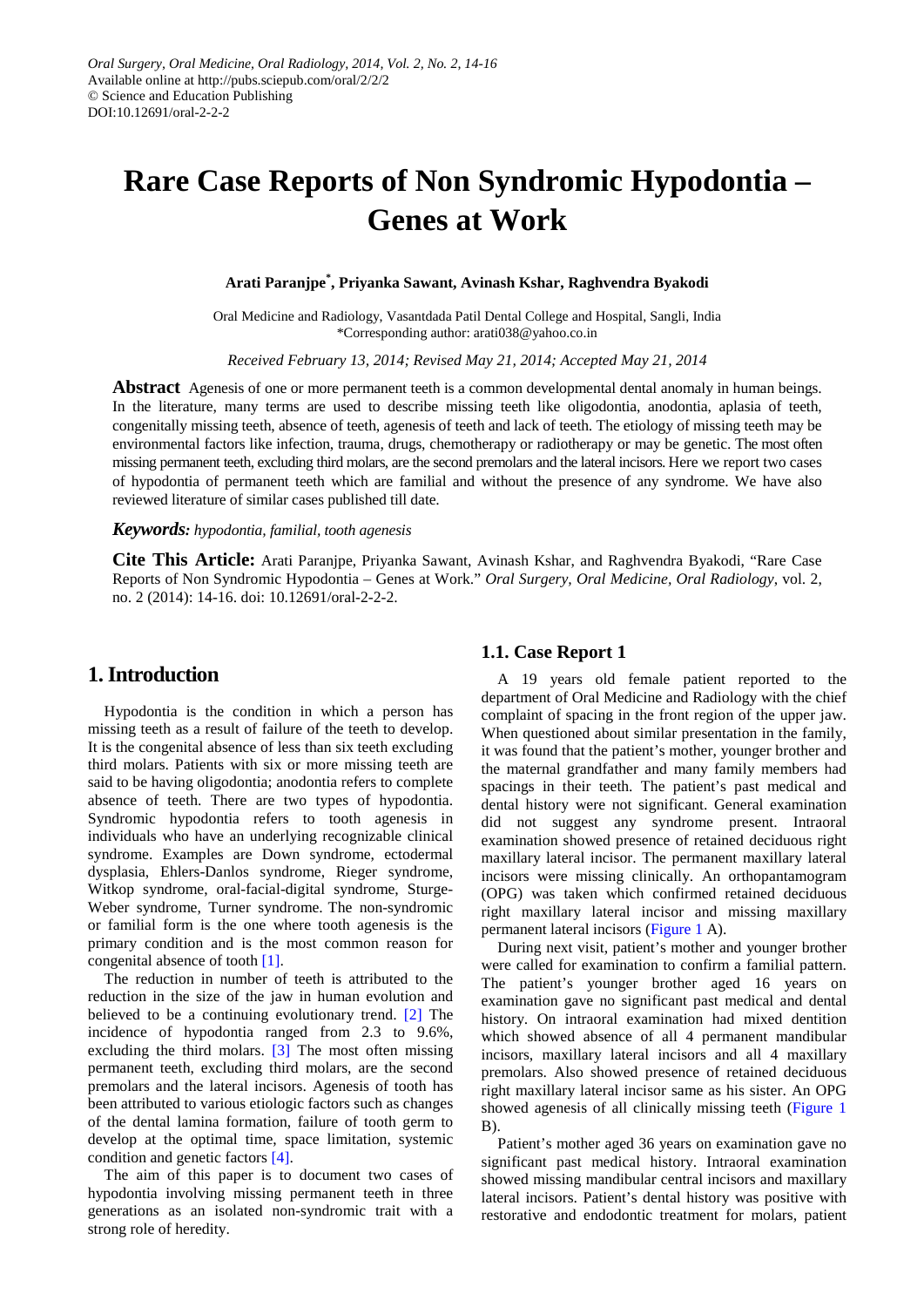gave negative history for extractions. An OPG showed agenesis of mandibular central incisors and maxillary lateral incisors.

<span id="page-1-0"></span>

**Figure 1.** A. Clinical photograph of patient showing retained deciduous maxillary right lateral incisor, and Orthopantomogram of patient showing missing 12, 22. B. Clinical photograph of patient's brother, and, Orthopantomogram of patient's younger brother showing missing 12, 22, 14, 15, 24, 25, 31, 32, 41, 42

#### **1.2. Case Report 2**

Another 15 years old male patient with chief complaint of spacing in the front region of the jaw reported. The family history revealed many multiple missing teeth in patient's mother and younger brother. The patient's past medical and dental history were not significant. General examination did not suggest any syndrome present. Intraoral examination showed presence of retained deciduous maxillary lateral incisors bilaterally. All permanent lateral incisors were missing clinically. There was presence of ankyloglossia as was also seen in other case report. [\[2\]](#page-2-1) An orthopantamogram (OPG) was taken which confirmed retained deciduous maxillary lateral incisors bilaterally and missing all permanent lateral incisors and maxillary third molars [\(Figure 2](#page-1-1) A).

Patient's younger brother and mother gave noncontributory past medical and dental history. The patient's younger brother aged 12 years on intraoral examination had mixed dentition which showed absence of 4 permanent teeth namely all second premolars. An OPG showed agenesis of all permanent second premolars along with all third molars. All permanent second molars tooth buds were seen [\(Figure 2](#page-1-1) B).

<span id="page-1-1"></span>

**Figure 2.** A. Clinical photograph of patient showing retained deciduous maxillary right and left lateral incisors, and Orthopantomogram of patient showing missing 12, 22, 32, 42. B. Clinical photograph of patient's brother and Orthopantomogram of patient's younger brother showing missing 15, 25, 35, 45

Patient's mother aged 40 years on clinical examination had retained deciduous mandibular right central incisor and deciduous mandibular left second molar were seen. There was absence of 5 permanent teeth namely mandibular right central incisor, mandibular left second premolar, second molars except mandibular right second molar. An OPG showed agenesis of all suspected missing permanent teeth along with all third molars.

All the members of the family were investigated for any other anomaly, but no significant findings were noted. Hence a diagnosis of non-syndromic familial hypodontia was made. The patients were enrolled for orthodontic, pedodontic and prosthetic treatment for esthetic management.

### **2. Discussion**

A tooth is said to be congenitally missing if it has not erupted in the oral cavity and is not visible in the radiograph. The term congenitally missing tooth is a misnomer, as permanent teeth which are most commonly missing are not present in the mouth at birth. Rather the term tooth agenesis is more informative because it also implies the underlying developmental defects [\[5\].](#page-2-4)

There are a few proposed theories for the cause of agenesis of a tooth. The primary cause is heredity or familial distribution. A reduction in the dentition is regarded as nature's attempt to fit the shortened dental arches as an evolutionary trend. Finally, localized inflammation or infections in the jaw and disturbance of the endocrine system destroying the tooth buds  $[6]$ .

As in our two cases missing teeth were seen in males and females in 3 generations it indicates an autosomal dominant pattern of inheritance [\(Figure 3\)](#page-1-2). Heredity is seen to play a role as missing teeth are also found in relatives of those affected. The congenital absence of teeth is the result of one or more point mutations in a closely linked polygenic system. Most commonly transmitted in an autosomal dominant pattern with incomplete penetrance and variable expressivity [\[7\].](#page-2-6)

<span id="page-1-2"></span>

**Figure 3.** Pedigree of two families showing autosomal dominant inheritance pattern of non-syndromic familial hypodontia. A. Case 1 and B. Case 2

The recent developments in molecular genetics are revealing the roles of the homeobox genes in the control of the complex epithelial/mesenchymal interactions that occur during dental development [\[8\].](#page-2-7) Genes involved in dental development are the muscle-specific homeobox genes,PAX9, MSX1, MSX2, DLX, LHX and recently IRF6, TGFA, FGFR1 have been implicated. Also AXIN2 mutations, EDA, LTBP3 and WNT10A mutations have been associated with non-syndromic hypodontia [\[9,10,11,12,13\].](#page-2-8)